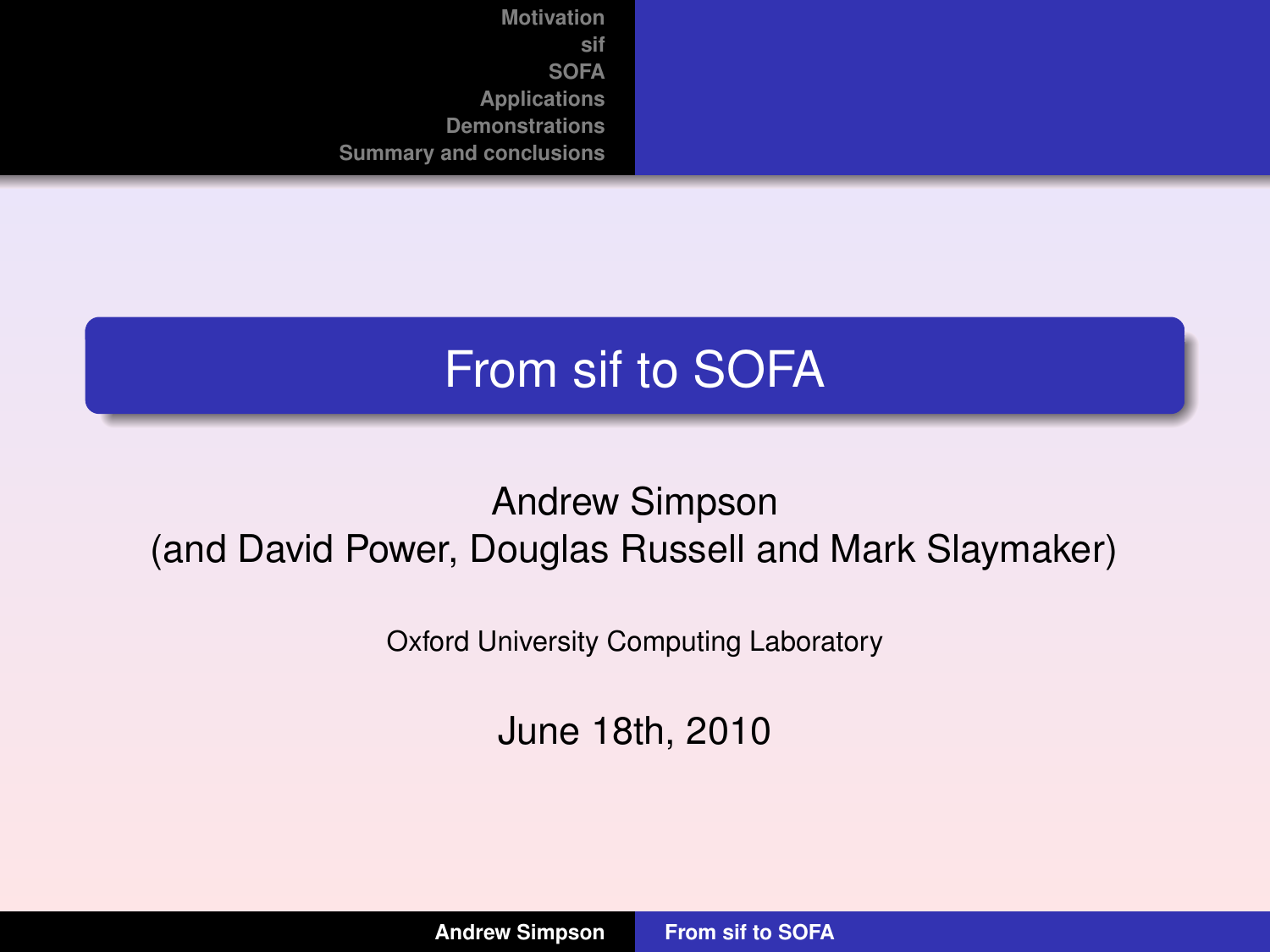









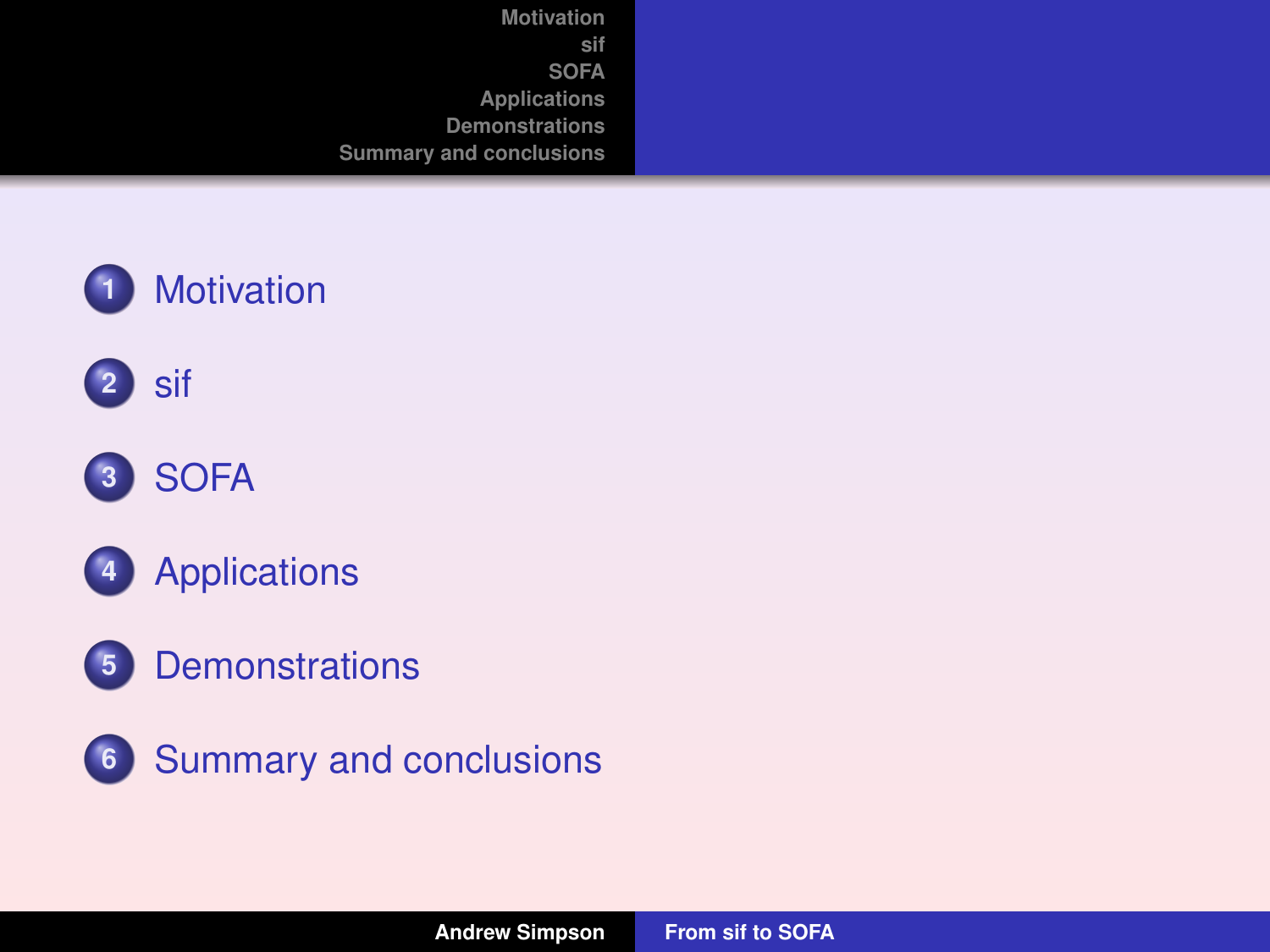|                   | <b>Motivation</b>       |
|-------------------|-------------------------|
|                   | sif                     |
|                   | <b>SOFA</b>             |
|                   | Applications            |
|                   | <b>Demonstrations</b>   |
|                   | Summary and conclusions |
| <b>Motivation</b> |                         |
|                   |                         |

- Increasingly, there is a drive in many contexts to combine disparate data sets
- Often, the distribution of, and responsibility for, data reflects organisational structures
- Typically, there are issues of (systems, syntactic and semantic) heterogeneity to overcome
- <span id="page-2-0"></span>• And then there are issues pertaining to integration with legacy systems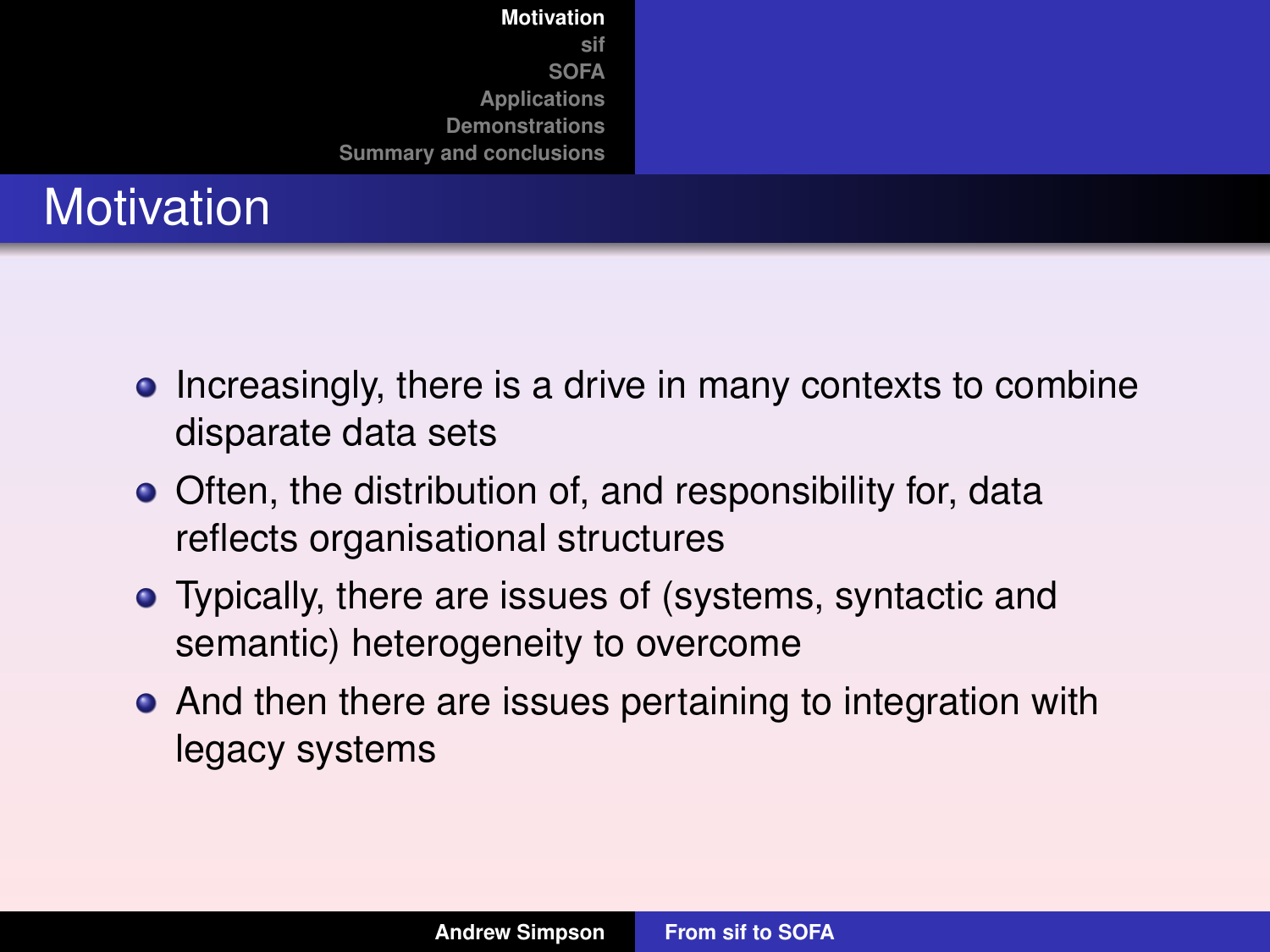| <b>Motivation</b>              |  |
|--------------------------------|--|
| sif                            |  |
| <b>SOFA</b>                    |  |
| Applications                   |  |
| <b>Demonstrations</b>          |  |
| <b>Summary and conclusions</b> |  |
|                                |  |

### **Motivation**

Our research has two broad goals:

- The facilitation of data aggregation across distributed, heterogeneous data sources
- The provision of secure, assured data sharing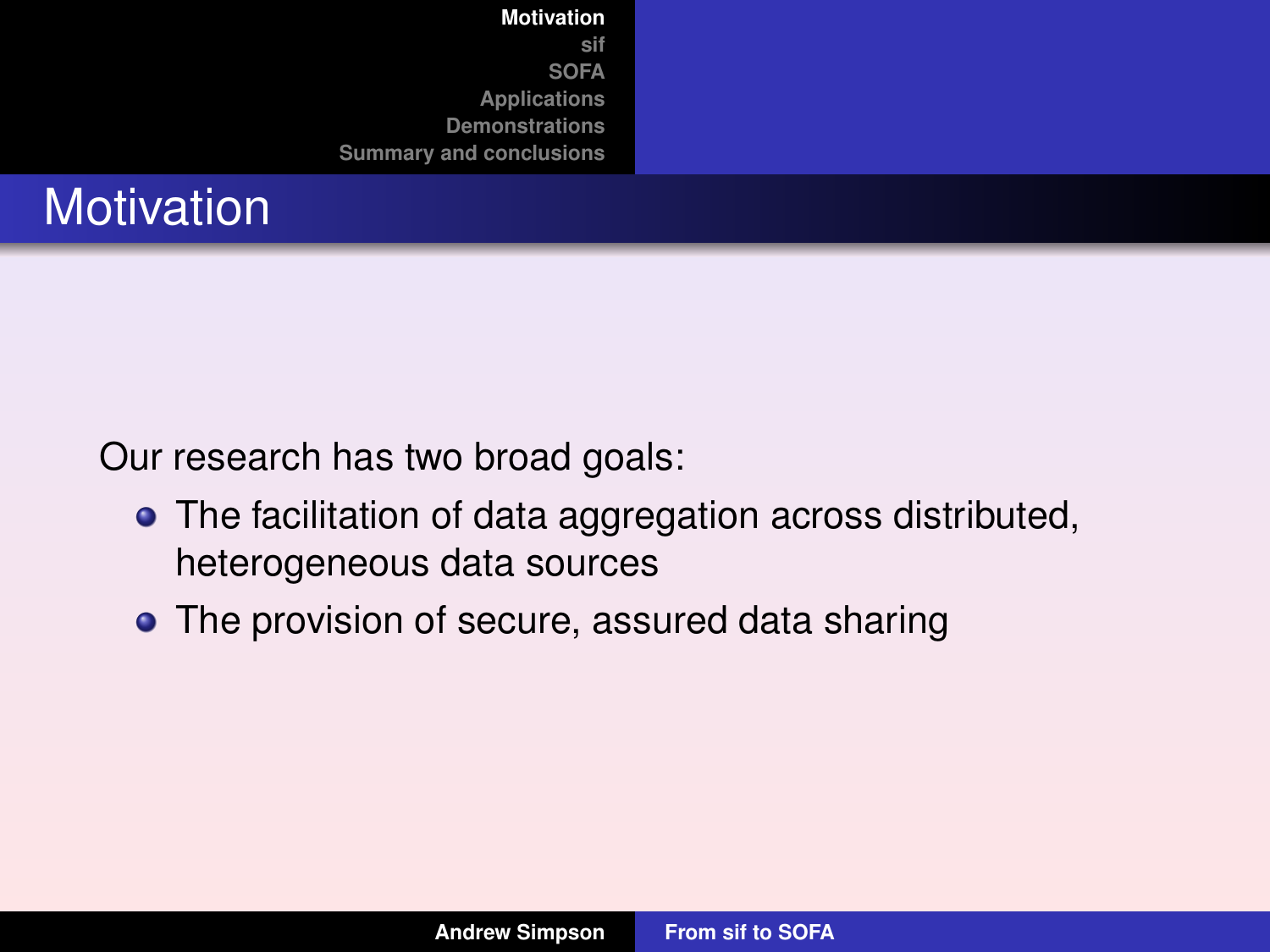



- **•** sif (service-oriented interoperability framework): developed within the TSB-funded GIMI (Generic Infrastructure for Medical Informatics) project
- Based on experiences from e-DiaMoND and NeuroGrid
- Takes a data-agnostic approach
- Acts as a combined security and federation layer
- Facilitates the secure sharing and aggregation of data from (more or less) any structured data source
- <span id="page-4-0"></span>• Based on Java and web services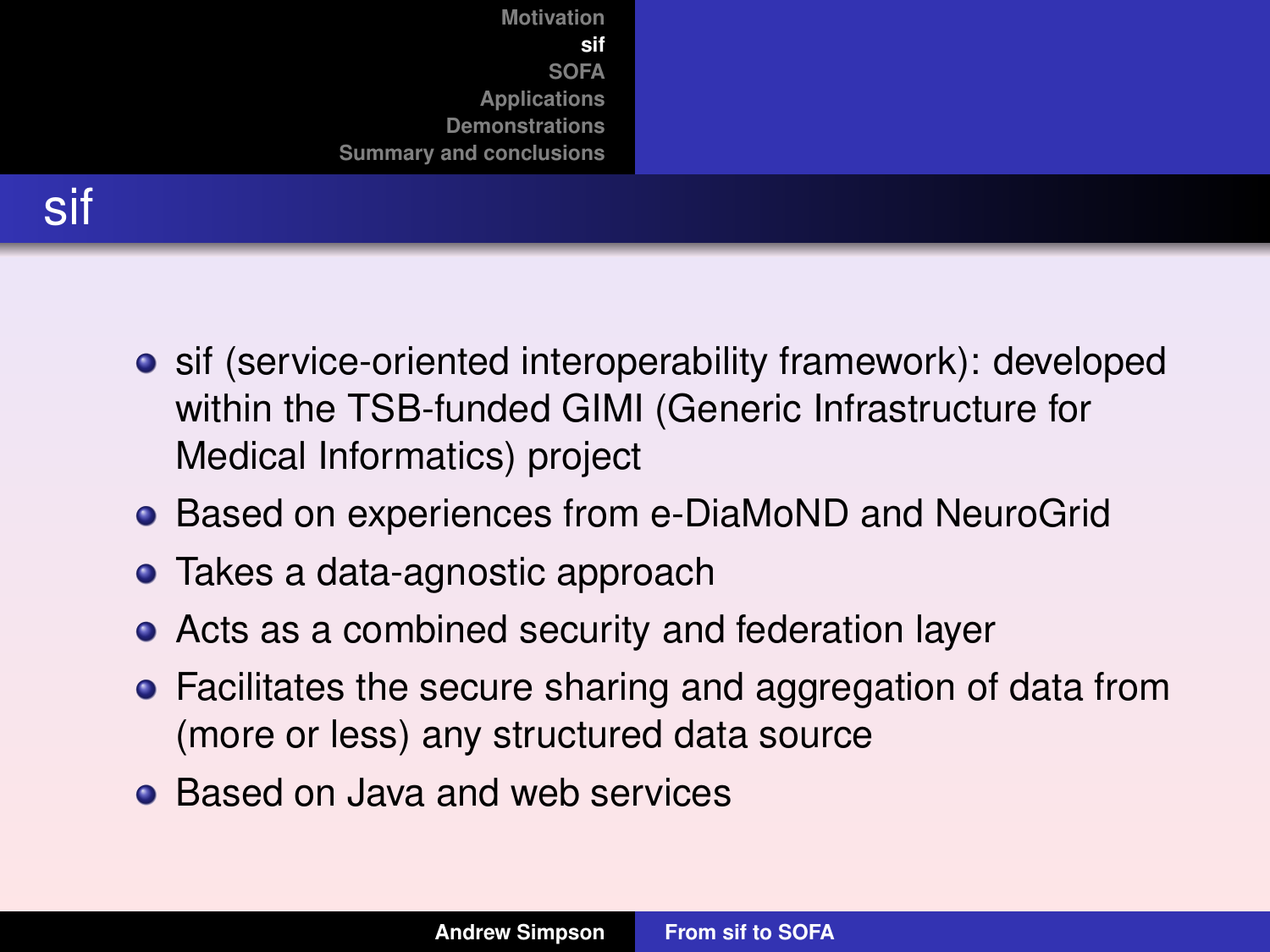

- **•** Low cost
- **•** Limited impact
- Data ownership remains unchanged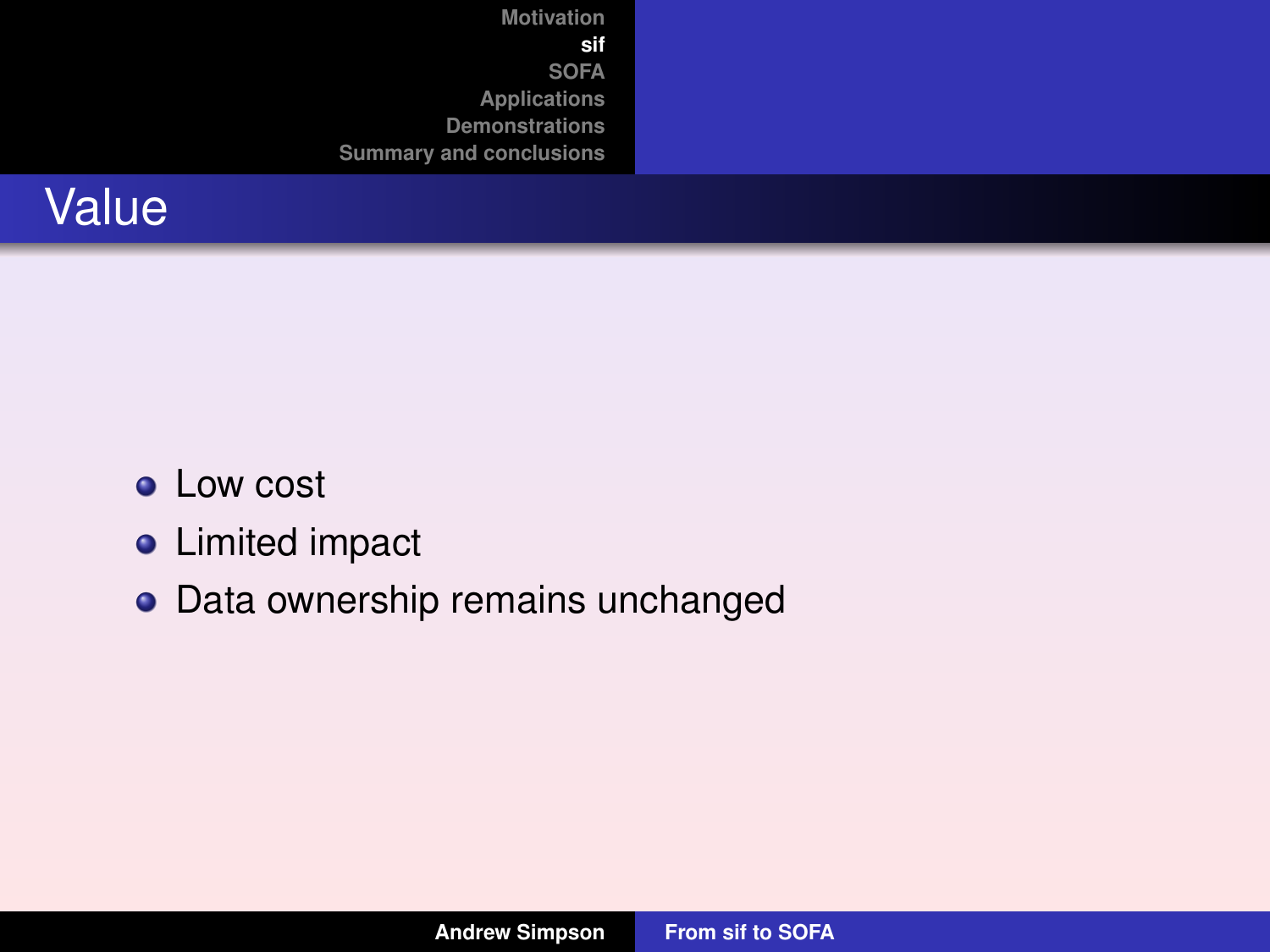| Motivation<br>sif<br><b>SOFA</b><br>Applications<br>Demonstrations<br>Summary and conclusions |  |
|-----------------------------------------------------------------------------------------------|--|
|                                                                                               |  |

### Patterns of use

- **·** 'Secure' piplines
- 'Windows' on research data
- **•** Lightweight federation
- Integration of central systems with outliers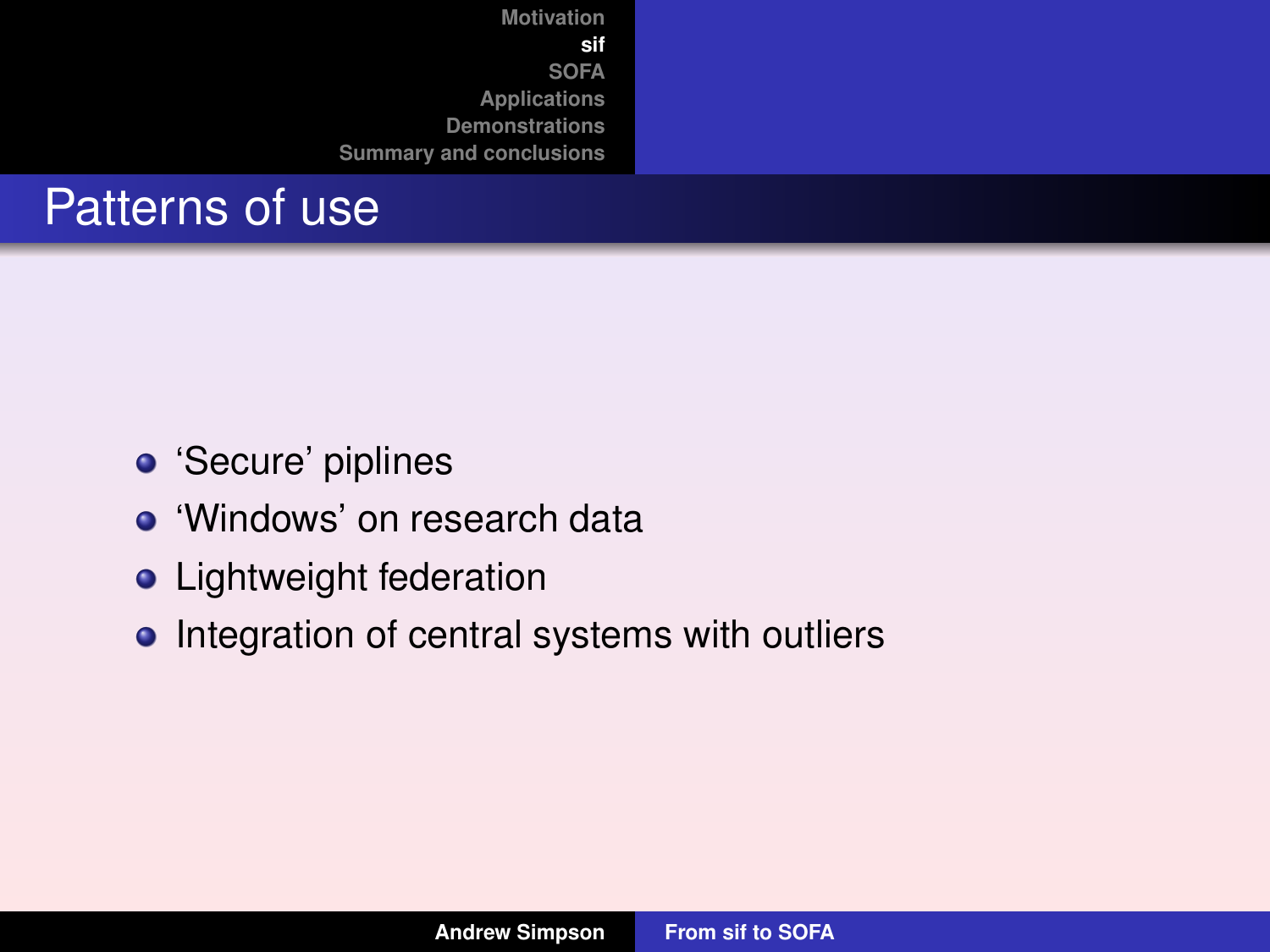

# Plug-ins

- **•** sif offers support for three types of plug-in: data plug-ins, file plug-ins and algorithm plug-ins
- By using a standard plug-in interface for each of the three types it becomes possible to add heterogeneous resources into a virtual organisation via sif
- There is no need for the resource being advertised through the plug-in system to directly represent the physical resource
- What is advertised as a single data source may come from any number of physical resources, or even another distributed system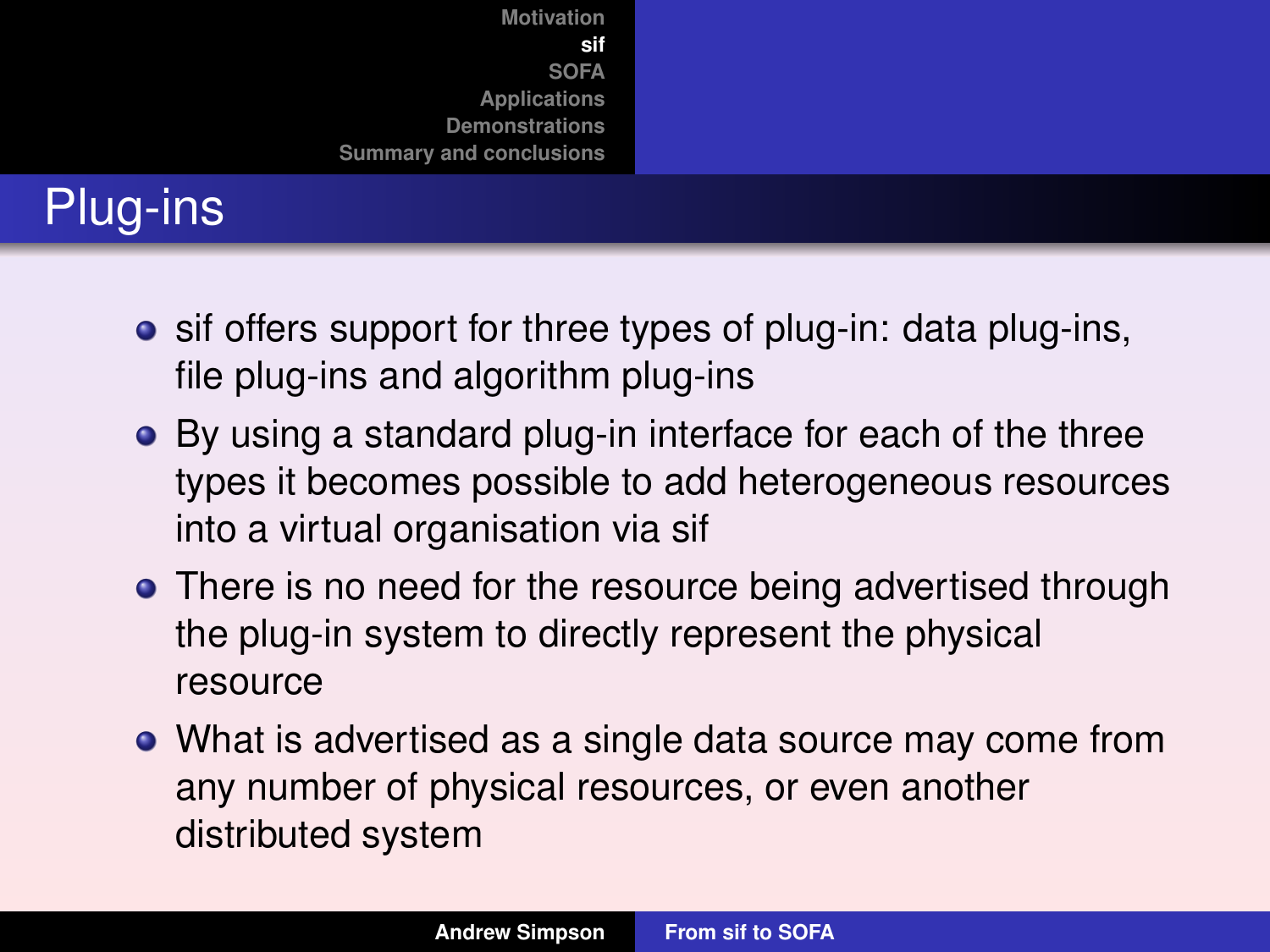

## The API

- The sif API allows applications to make calls to web services and receive results in a standard fashion
- For example, query results are returned as a WebRowSet, which can be used as normal ResultSet in Java, along with some additional information on the success (or otherwise) of the query (or, in the federated case, subqueries)
- The API also allows the query to be built up from objects, or be provided as an XML document
- The choice is provided to allow the application developer to choose the approach that they are most comfortable with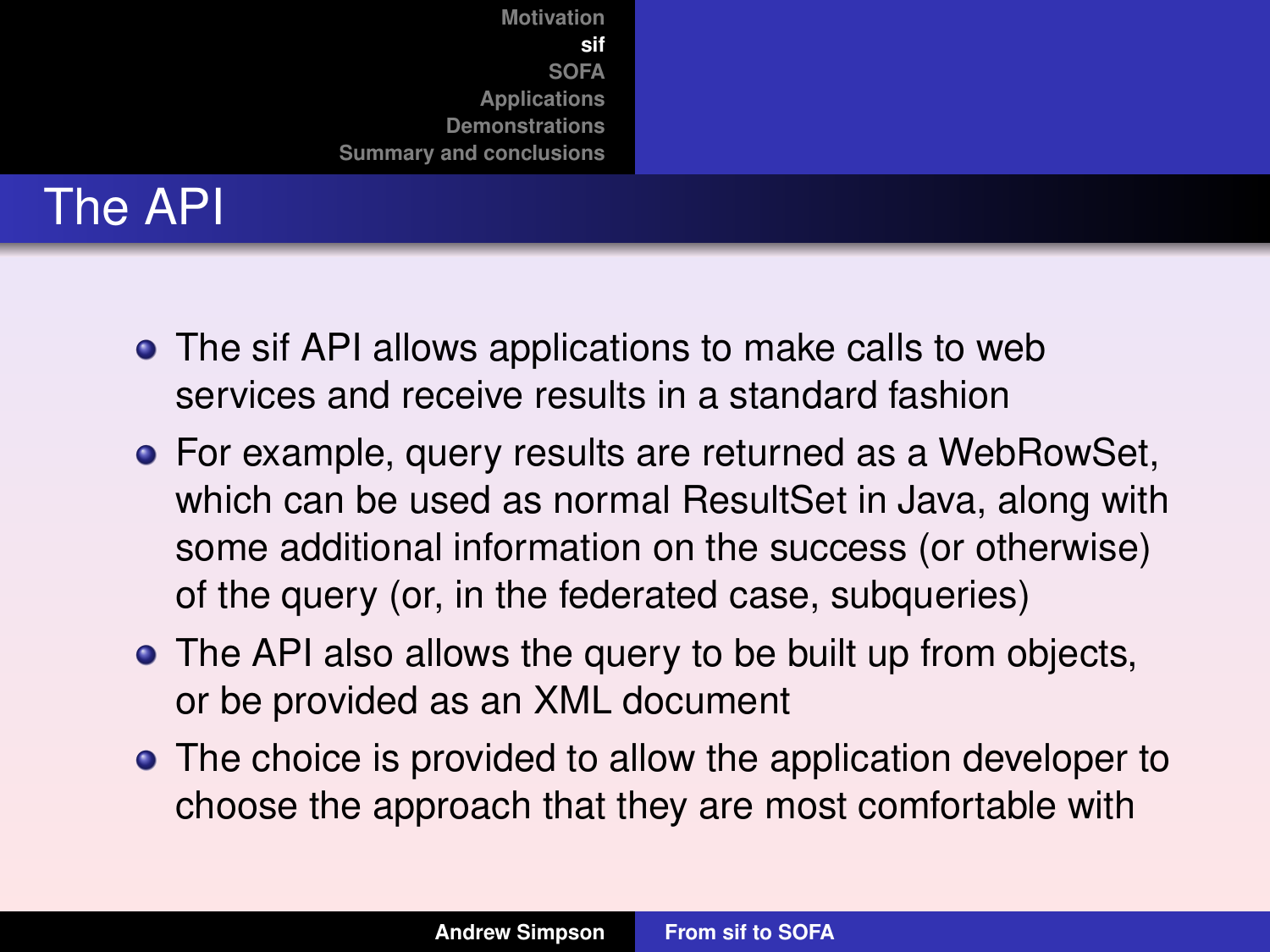**[Motivation](#page-2-0) [sif](#page-4-0) [SOFA](#page-13-0) Applications Demonstrations Summary and conclusions ONDICATIONS**<br>Demonstrations<br>Summary and conclusions **Douglas Russell, David Power, Mark Slaymaker, Ghita Kouadri Mostefaoui, Xiaoqi Ma, and Andrew Simpson**

#### **Architecture**



**Andrew Simpson [From sif to SOFA](#page-0-0)**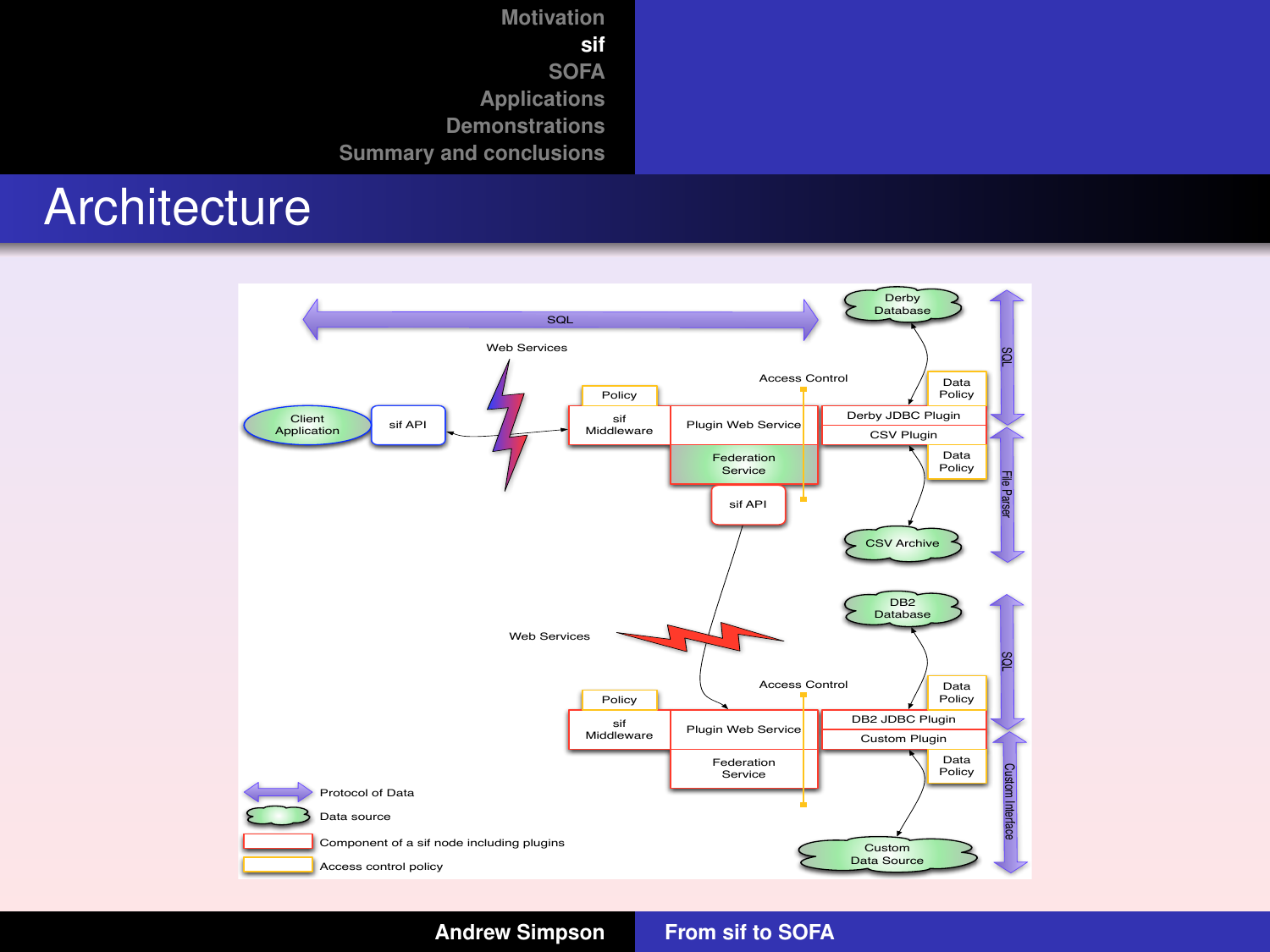

### Generic query tools

- A portal (very accessible; limited flexibility)
- A 'query builder' (more expressive; requires query-writing ability)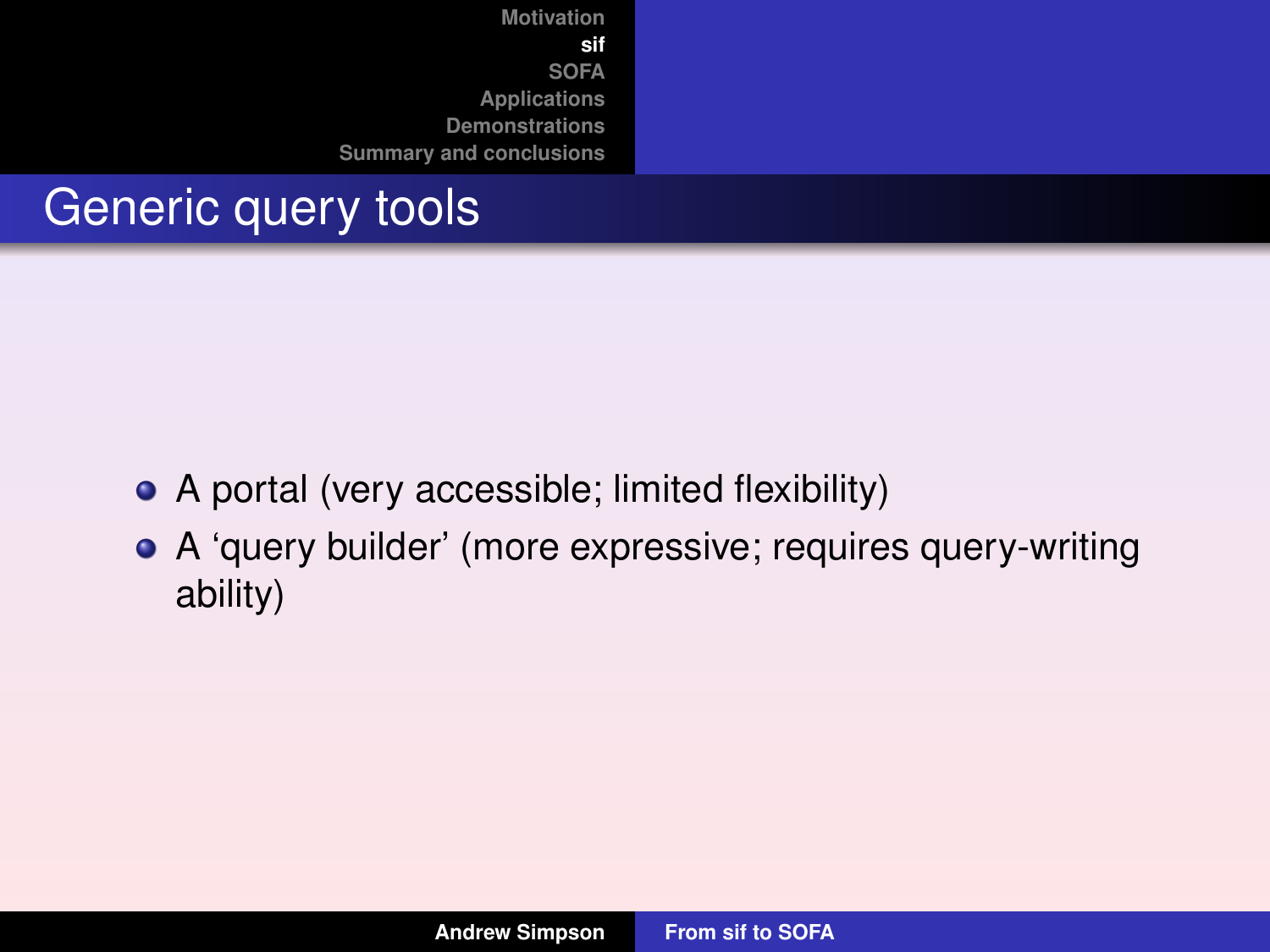

#### Access control

- sif allows the construction and enforcement of fine-grained access control policies
- XACML is leveraged
- **Advantage:** flexibility and expressiveness
- **Disadvantage:** verbosity and complexity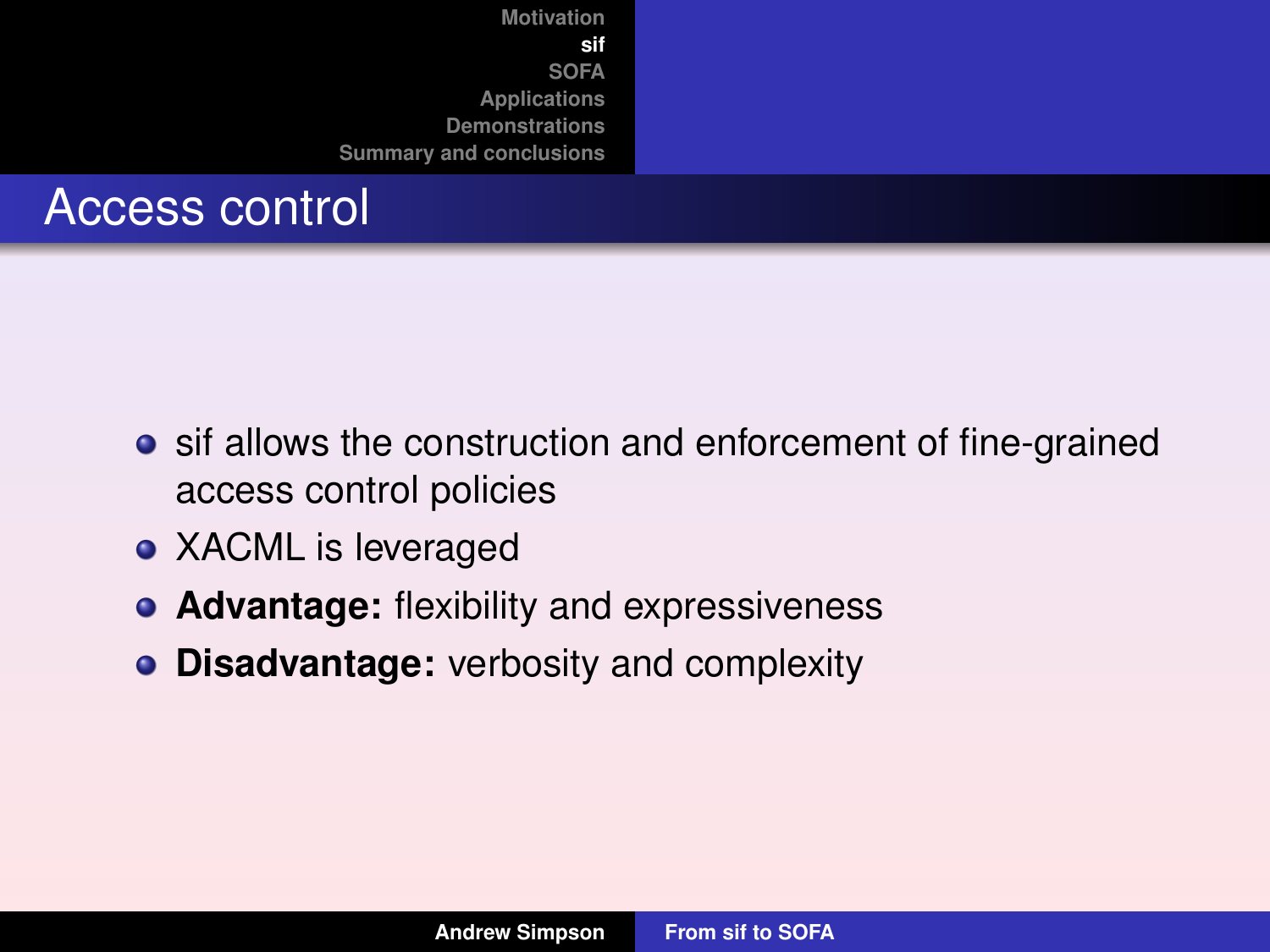```
Motivation
                      sif
                   SOFA
             Applications
          Demonstrations
Summary and conclusions
```

```
<Rule
RuleId="R CanNotReadColumnC"
Effect="Deny">
      <Target>
            <Subjects>
                  <Subject>
                         <SubjectMatch
                         MatchId="urn:oasis:names:tc:
                         xacml:1.0:function:string-equal">
                               <AttributeValue
                               DataType="http://www.w3.org/
                               2001/XMLSchema#string">
                                     oX
                               </AttributeValue>
                               <SubjectAttributeDesignator
                               AttributeId="organisation"
                               DataType="http://www.w3.org/
                               2001/XMLSchema#string"/>
                         </SubjectMatch>
                  </Subject>
            </Subjects>
            <Resources>
                   .
                   .
                   .
```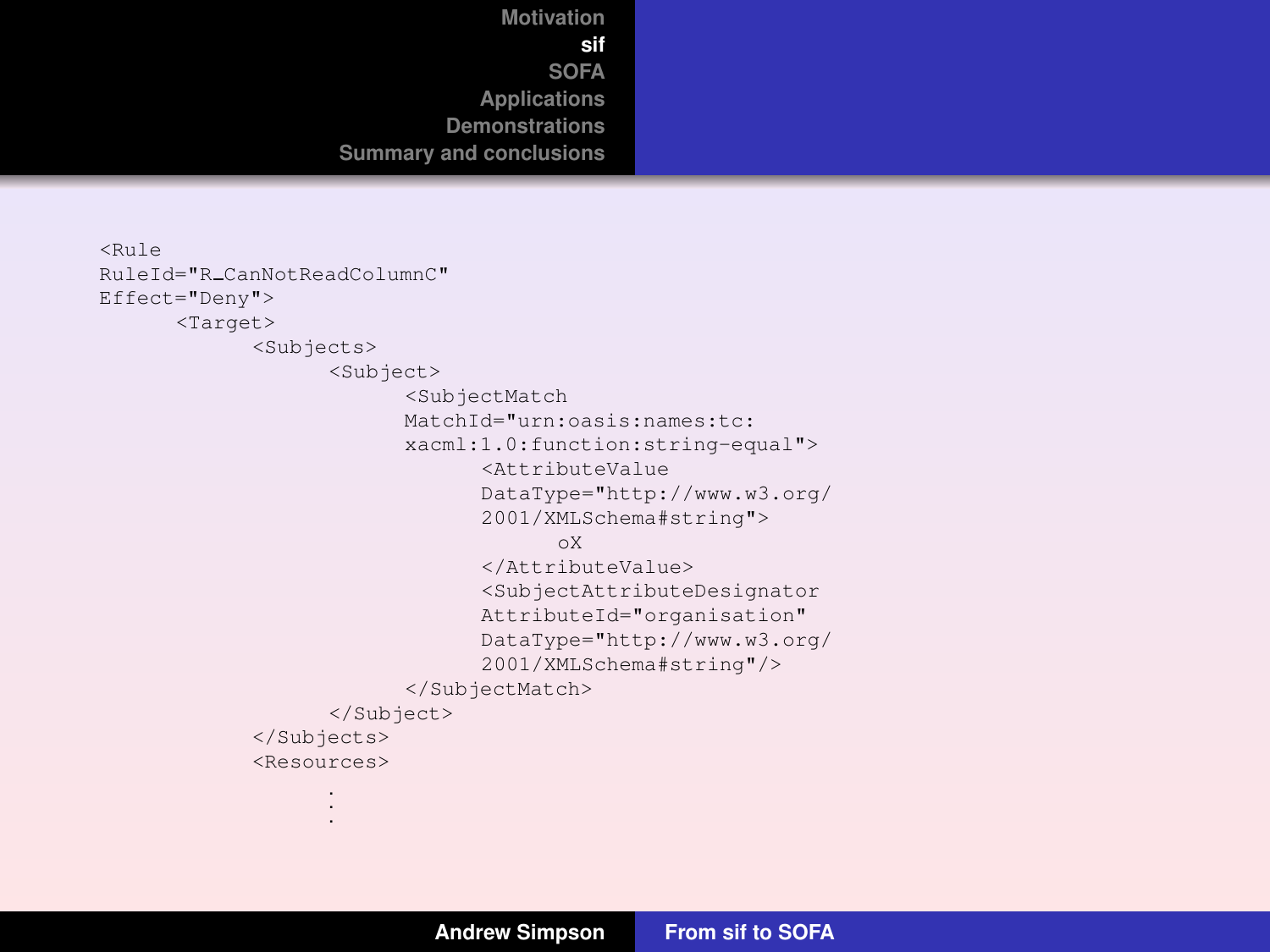



- **Service Oriented Federated Authorization**
- Runs for one year (from January 2010–December 2010)
- **•** Funded by JISC
- Two key deliverables
	- 'Lifting' sif's data-agnostic approach to the area of access control
	- Tool support for policy construction, analysis and transformation

<span id="page-13-0"></span>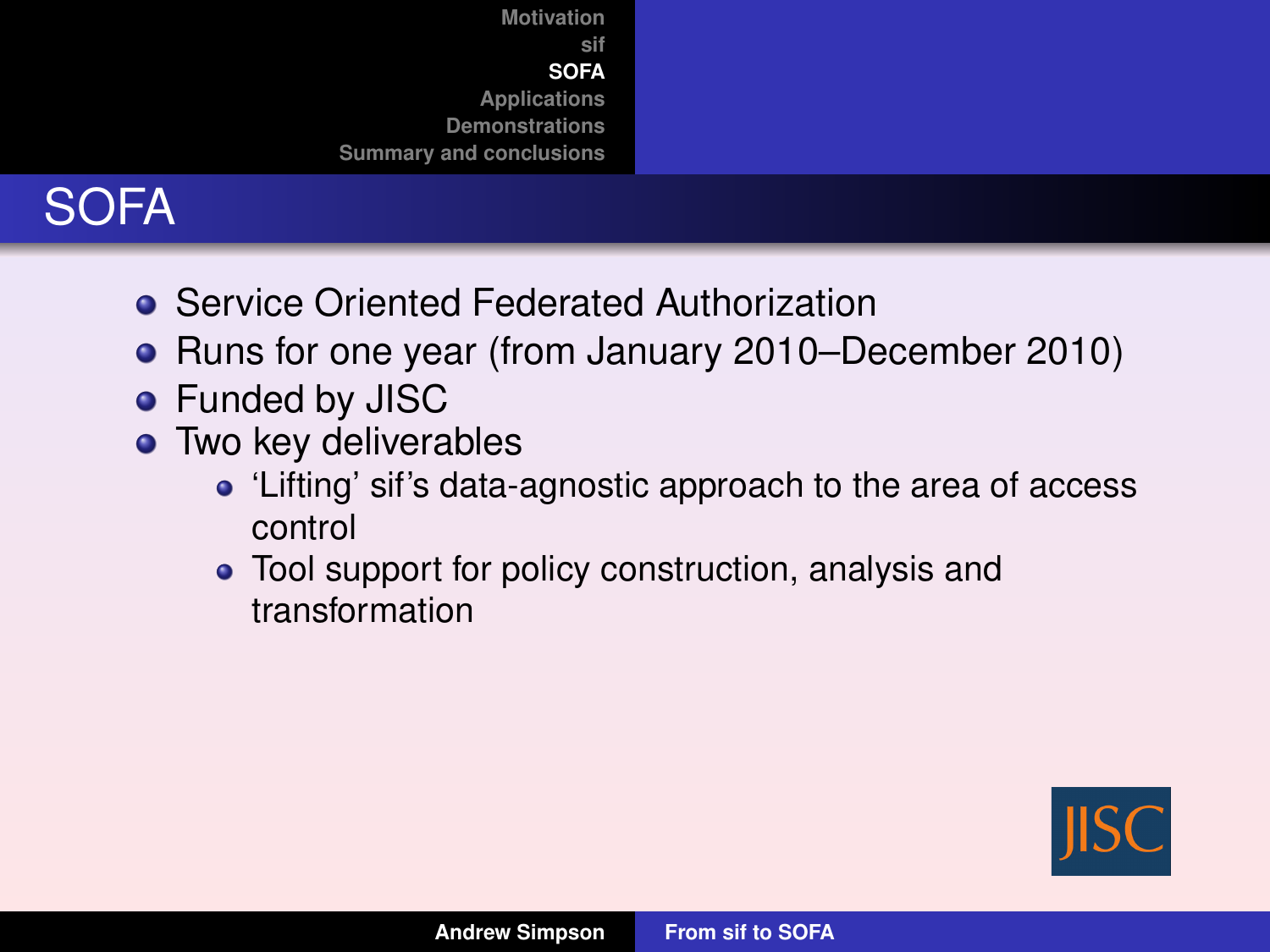



- Data source 1: college database; IBM DB2; fine-grained policies
- Data source 2: department database; MS SQL Server; role-based access control
- Data source 3: central administration database; MySQL; access control list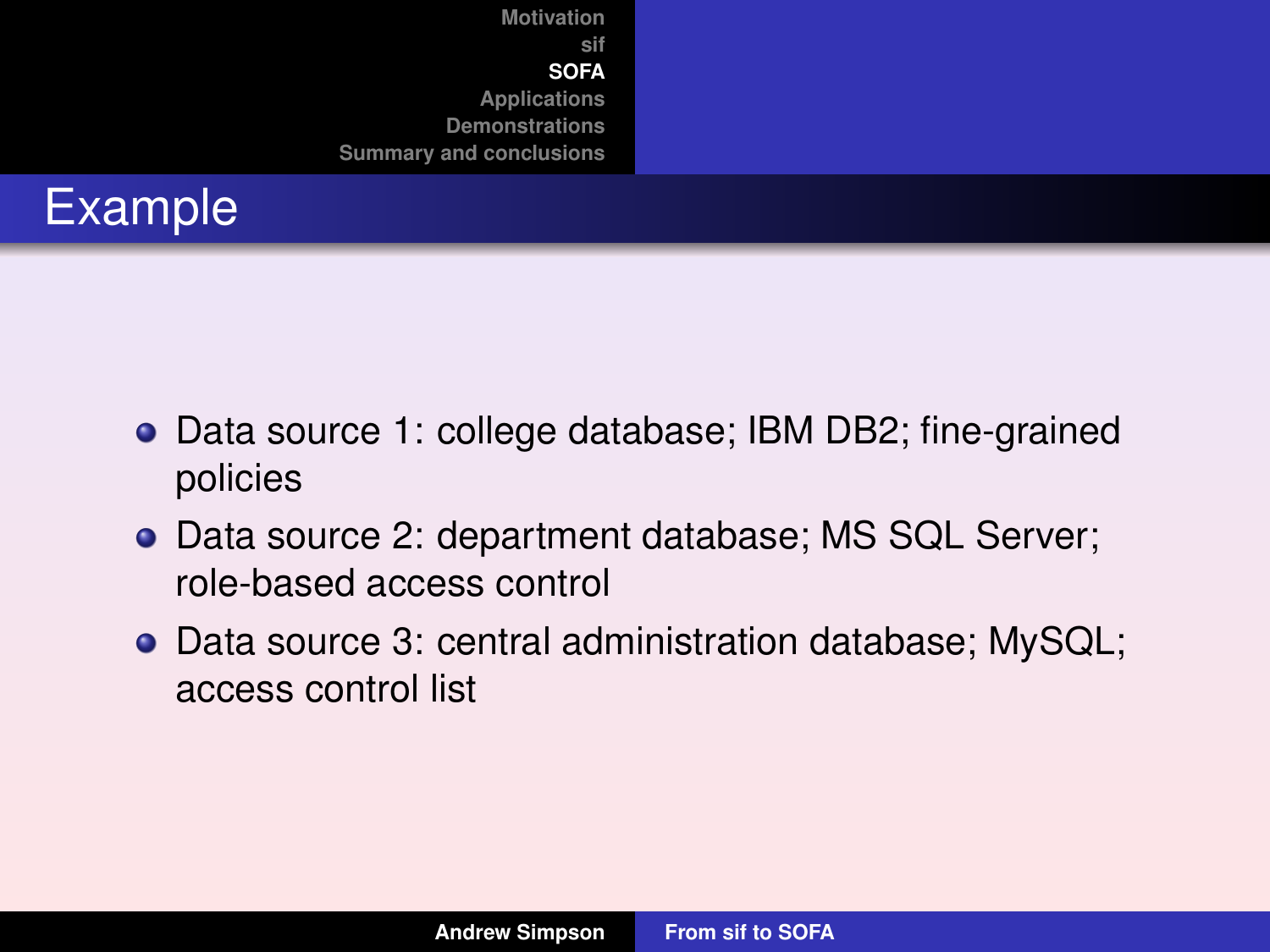## Tools and technologies for secure data sharing

- **•** Exposing data:
	- Plug-ins for each data source
	- Access control policies, generated via the policy construction tool
- X.509 certificates associated with users
- Accessing data:
	- Query tool allows the construction of queries
	- Middleware facilitates federated queries and returns results
- **Logical linking undertaken by end-user**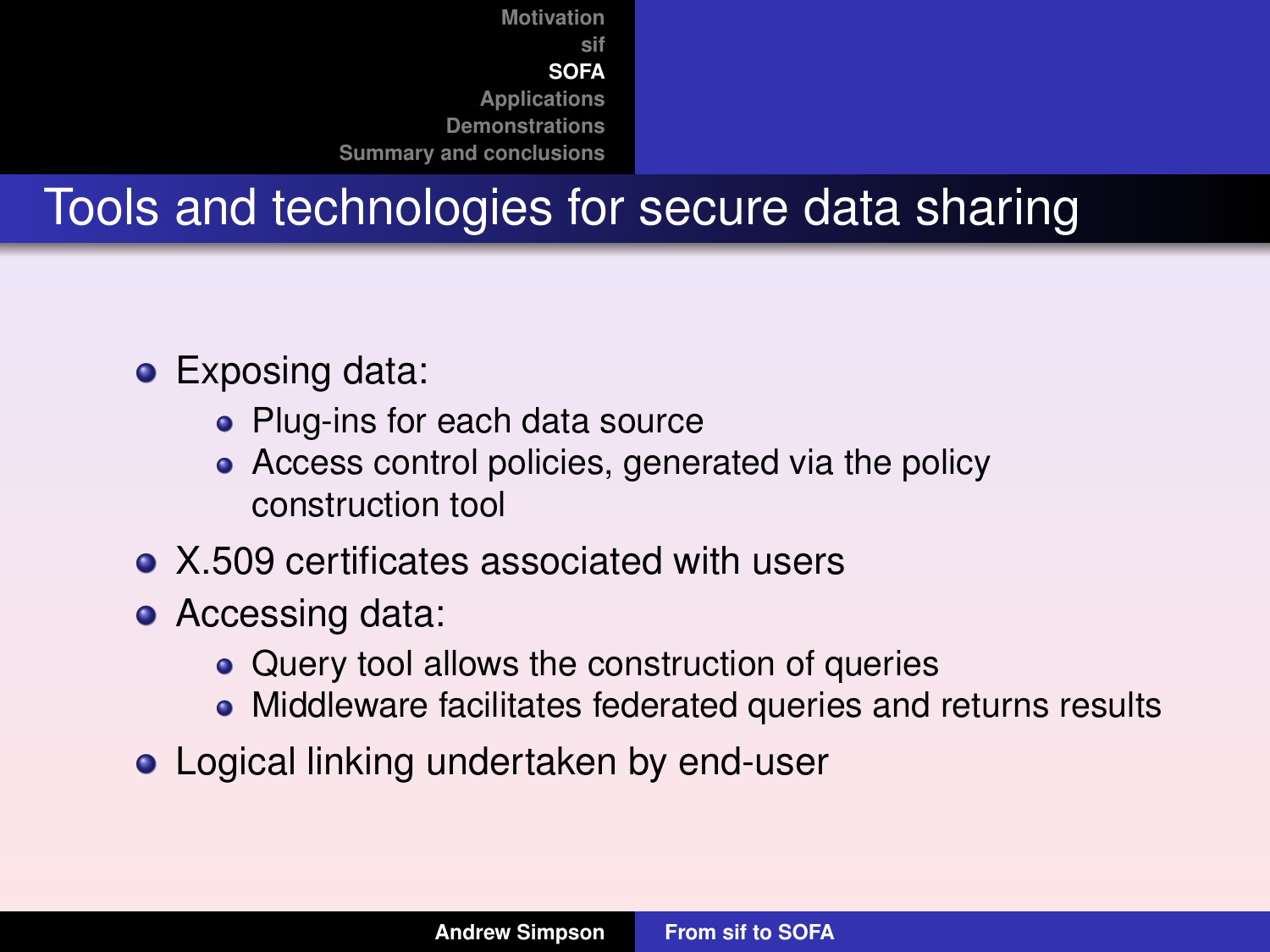# **Applications**

- **•** Student administration
- Heart modelling
- Research into Bipolar disorder
- <span id="page-16-0"></span>Also:
	- *Data Security* case study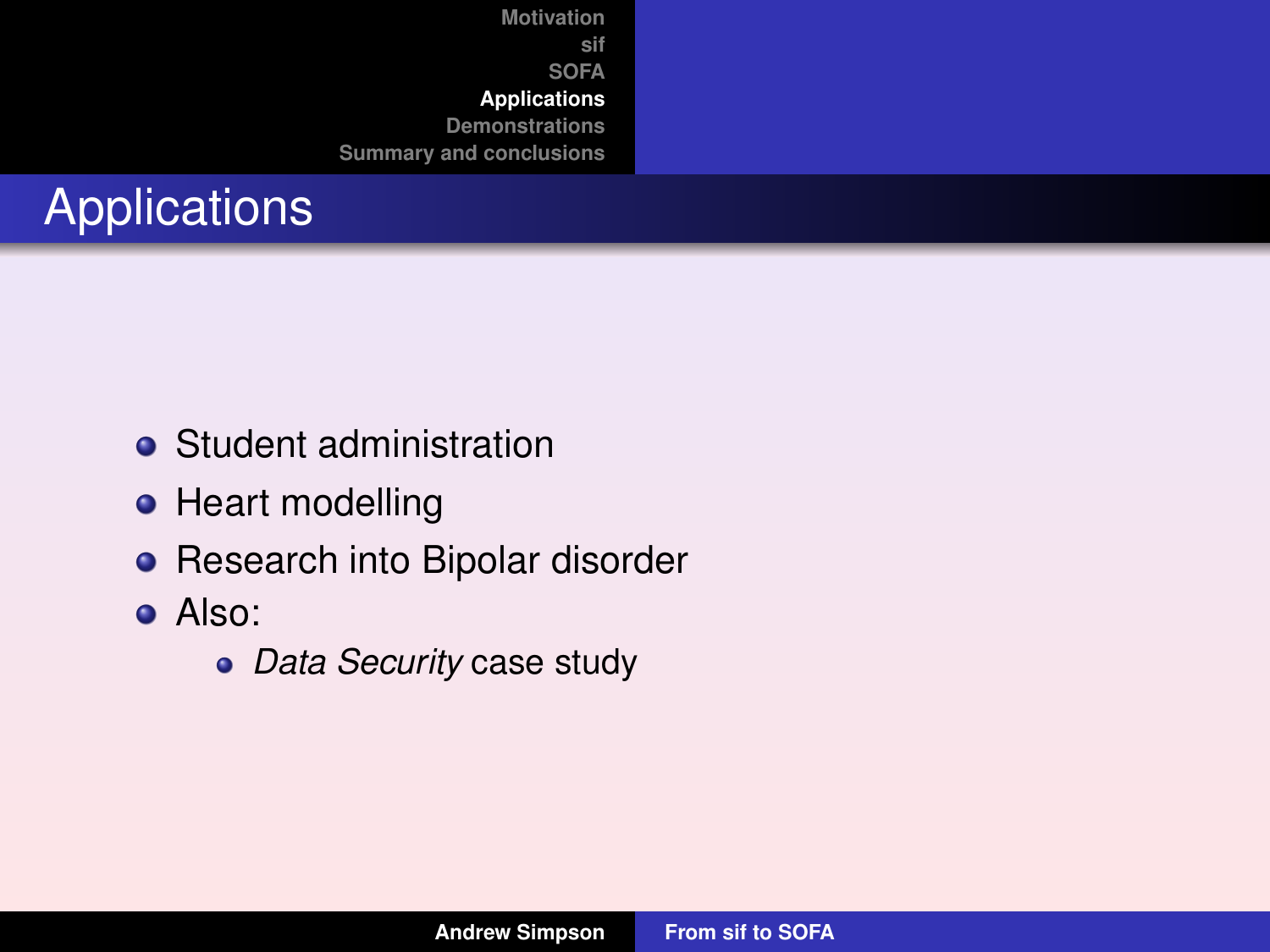#### <span id="page-17-0"></span>Demonstration 1: the policy tool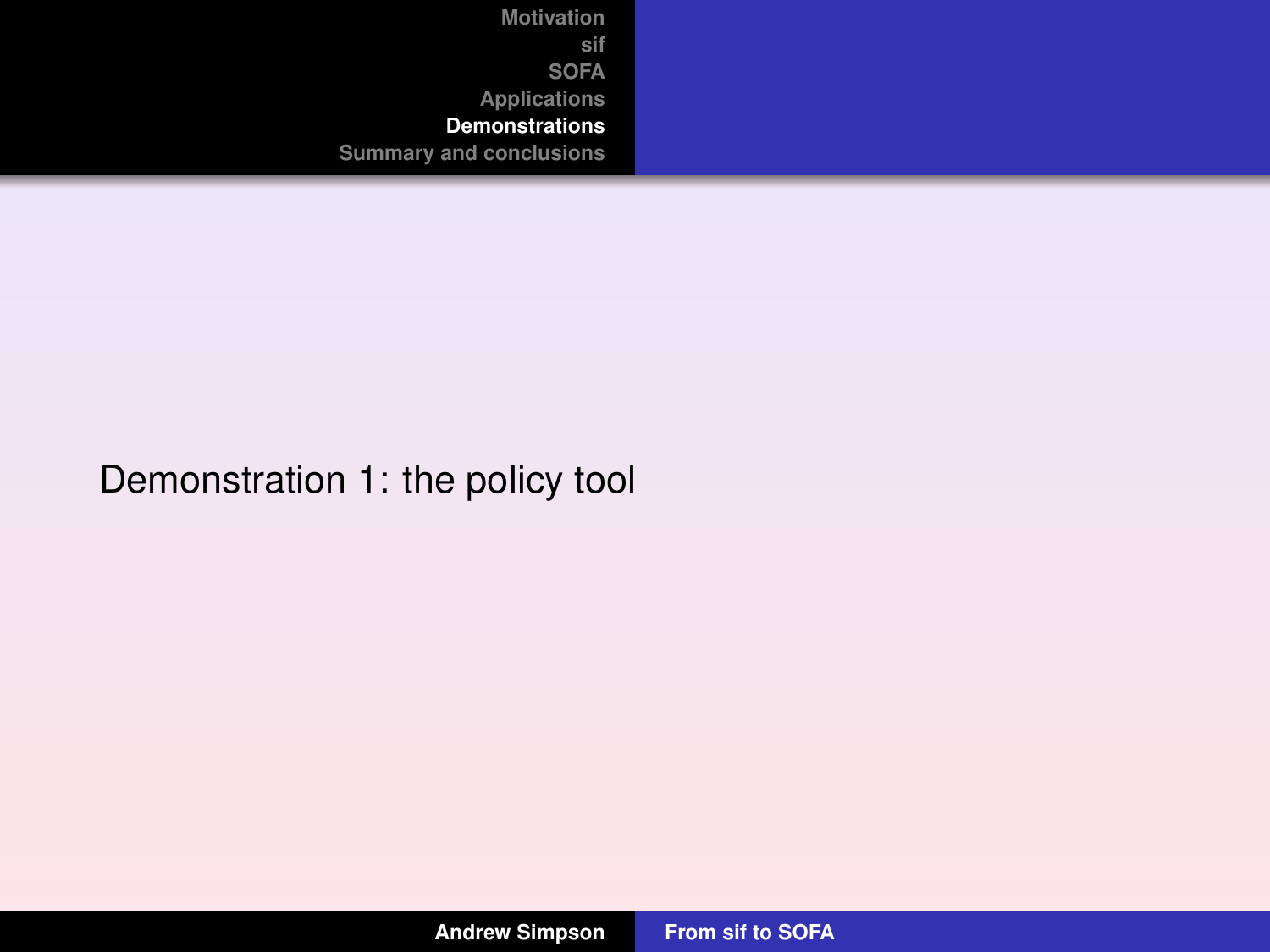#### Demonstration 2: federated querying